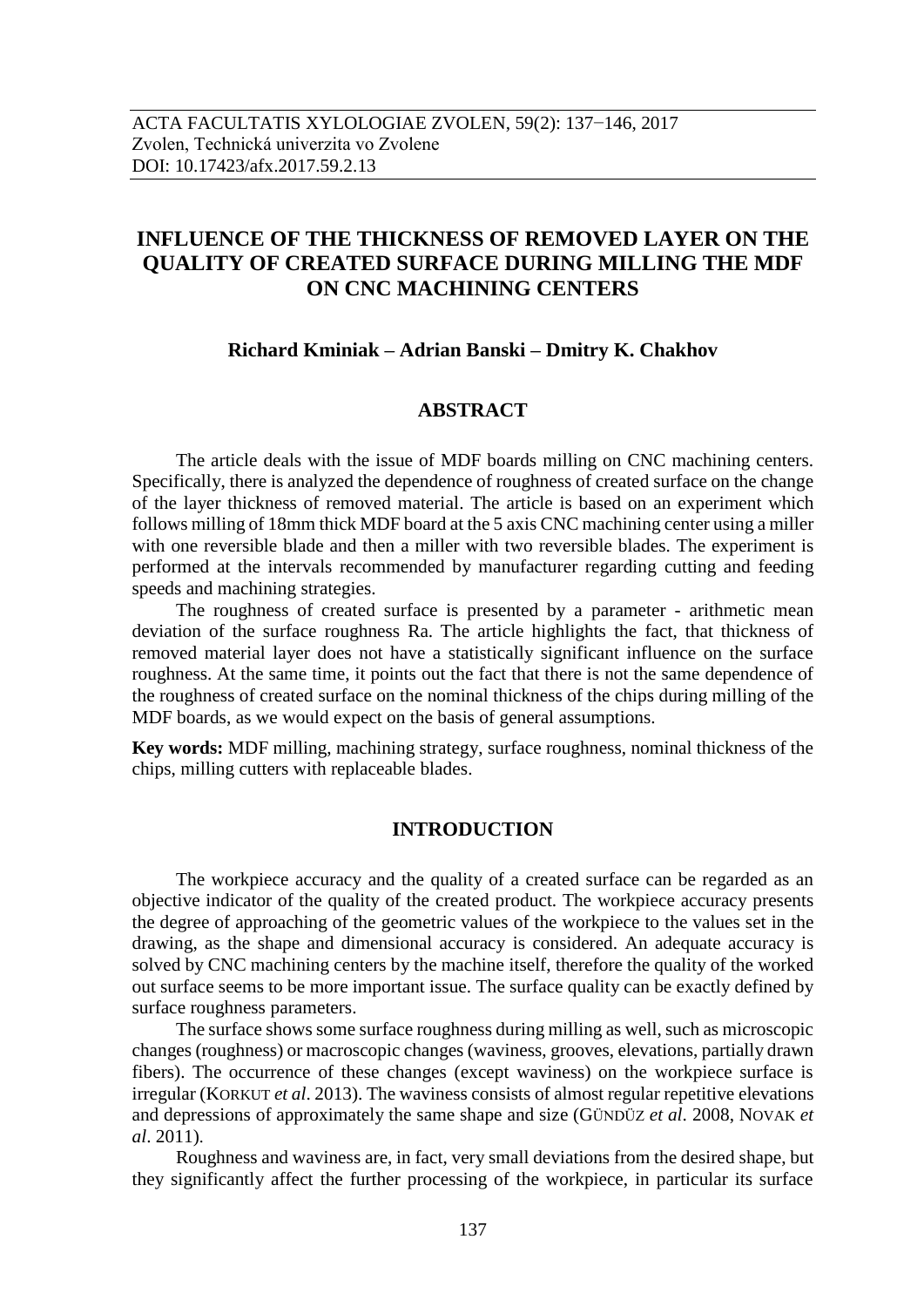treatment (AYDIN and COLAKOGLU 2005, HIZIROGLU and KOSONKORN 2006, OČKAJOVÁ *et al*. 2016); as there is reported that the degree of the MDF surface roughness plays an important role, since all surface irregularities may show through thin layers and thus decrease the final quality of the panel. MARIAN *et al*. (1954), FAUST (1978) and RICHTER *et al*. (1995) claim in their works that smooth surfaces need relatively less paint coat and the paint is more adhesive to the surface. Roughness and waviness depend on the kinematic conditions of cutting and are mainly influenced by the following factors (KARAGOZ *et al*. 2011):

- The way of separating chips, which depends not only on the method of machining, but also on the accuracy of a tool and its geometry
- Cutting conditions (cutting speed, feeding rate, thickness of the removed layer, etc.).
- Microgeometry (dulling the cutting edge of the tool).
- Physical and mechanical characteristics of machined material (its density, hardness and structure).

The programmer needs to choose the optimal process parameters based on the requirements on the quality of created surface. The thickness of the removed layer plays an important role as well. Based on the thickness of removed layer, the programmer of the CNC machining center, either reduces it through several steps or modifies the technological parameters - the change of the feeding speed (with the assumption - the thicker the layer is, the worse is the quality and thus the feeding speed has to be reduced to achieve the required quality). Therefore, this article reveals to what extent the machine adjustment is needed from the point of view of the roughness of created surface.

# **METHODOLOGY**

# **The characteristics of used material:**

**Raw medium hardboards** (MDF) supplied by Bučina Ltd. Zvolen, Slovakia were used in the experiment. MDF boards have **thickness h = 18 mm**, width  $w = 2800$ , length  $l = 2070$ mm. Basic technical parameters provided by manufacturer are presented in *Table 1*.

| <b>Property</b>                | <b>Test method</b>  | <b>Request</b>                                       |  |  |  |  |
|--------------------------------|---------------------|------------------------------------------------------|--|--|--|--|
| <b>Thickness tolerance</b>     | <b>STN EN 324-1</b> | $\pm$ 0.3 mm                                         |  |  |  |  |
| Dimensions tolerance           | <b>STN EN 324-1</b> | $\pm$ 5.0 mm                                         |  |  |  |  |
| Squareness tolerance           | <b>STN EN 324-2</b> | $\pm 2$ mm·m <sup>-1</sup>                           |  |  |  |  |
| <b>Humidity</b>                | <b>STN EN 322</b>   | $4 \div 11\%$                                        |  |  |  |  |
| <b>Formaldehyde release</b>    | <b>STN EN 120</b>   | $< 8$ mg / 100 g a.s. samples                        |  |  |  |  |
| Thickness range                |                     | >9<br>>12<br>>19<br>>30<br>> 6                       |  |  |  |  |
|                                |                     | <19<br>$\lt 9$<br><12<br>$<$ 30<br>$\leq$ 45<br>(mm) |  |  |  |  |
| <b>Bending strength</b>        | <b>STN EN 310</b>   | 23<br>22<br>20<br>(MPa)<br>18<br>17                  |  |  |  |  |
| <b>Tensile strength</b>        | <b>STN EN 319</b>   | (MPa)<br>0.60<br>0.55<br>0.55<br>0.65<br>0.50        |  |  |  |  |
| <b>Swelling after 24 hours</b> | <b>STN EN 317</b>   | 17<br>15<br>12<br>10<br>8<br>(%)                     |  |  |  |  |
| <b>Modulus of elasticity</b>   | <b>STN EN 310</b>   | 2800<br>2500<br>2200<br>1900 (MPa)<br>2150           |  |  |  |  |

**Tab. 1 Technical parameters of raw medium-density fiberboard (Bučina Ltd. Zvolen, 2017).**

# **Characteristics of the machine:**

The experiment was conducted at 5 axes **CNC machining center SCM Tech Z5** (*Figure 1*) supplied by BOTO Ltd., Nové Zámky, Slovakia. Basic technical and technological parameters provided by the manufacturer are presented in *Table 2*.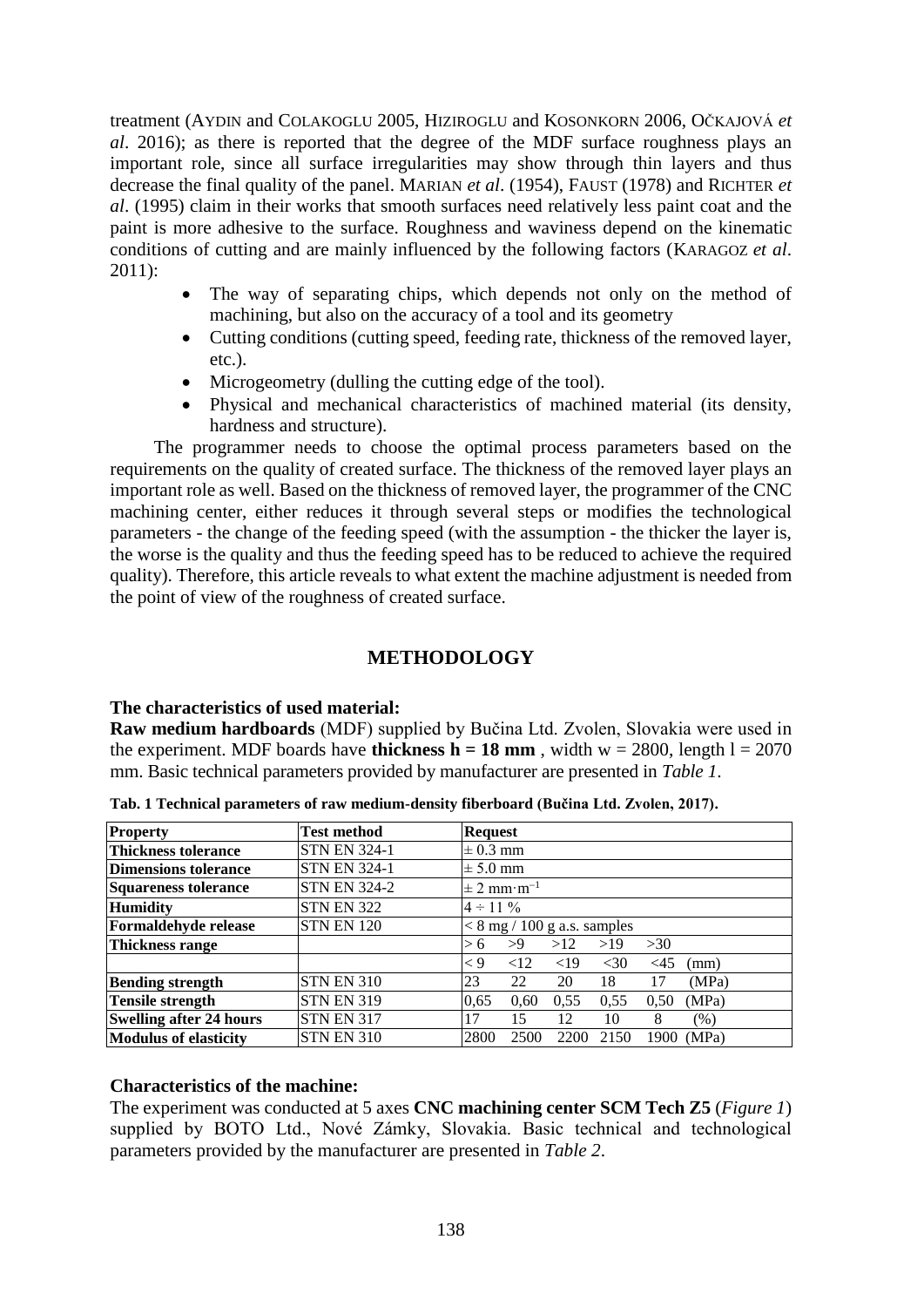

**Fig. 1 CNC machining center SCM Tech Z5.**

**Tab. 2 Technical and technological parameters of CNC machining center SCM Tech Z5 (SCM Group, 2017).**

| Technical parameters of CNC machining center SCM Tech Z5                            |                                             |  |  |  |  |
|-------------------------------------------------------------------------------------|---------------------------------------------|--|--|--|--|
| <b>Useful desktop</b>                                                               | $x = 3050$ mm, $y = 1300$ mm, $z = 300$ mm  |  |  |  |  |
| <b>Speed X axis</b>                                                                 | $0 \div 70 \text{ m} \cdot \text{min}^{-1}$ |  |  |  |  |
| <b>Speed Y axis</b>                                                                 | $0 \div 40 \text{ m} \cdot \text{min}^{-1}$ |  |  |  |  |
| <b>Speed Z axis</b>                                                                 | $0 \div 15$ m·min <sup>-1</sup>             |  |  |  |  |
| <b>Vector rate</b>                                                                  | $0 \div 83$ m·min <sup>-1</sup>             |  |  |  |  |
| Technical parameters of the main spindle - electric spindle with HSK F63 connection |                                             |  |  |  |  |
| <b>Rotation axis C</b>                                                              | $640^\circ$                                 |  |  |  |  |
| <b>Rotation axis B</b>                                                              | $320^\circ$                                 |  |  |  |  |
| <b>Revolutions</b>                                                                  | $600 \div 24000$ rpm                        |  |  |  |  |
| <b>Power</b>                                                                        | 11 kW 24 000 rpm                            |  |  |  |  |
| <b>Maximum tool diameter</b>                                                        | $D = 160$ mm                                |  |  |  |  |
|                                                                                     | $L = 180$ mm                                |  |  |  |  |

# **Characteristics of the tool:**

The experiment made use of a milling cutter with one reversible razor blade – type **KARNED 4451** *(Figure 2/a)* and a milling cutter with two reversible razor blades – type **KARNED 4551** *(Figure 2/b)* both by manufacturer Karned Tools Ltd., Prague, Czech Republic. Basic technical and technological parameters provided by the manufacturer are in *Table 3*. The milling cutters were equipped with reversible blades **HW 49.5 / 9 / 1.5** and **HW 50/12 / 1.5** made from sintered carbide **T03SMG** (standard material used when working on HDF, and MDF DTD), by BOTO Ltd., Nové Zámky, Slovakia. Basic technical parameters of sintered carbide provided by the manufacturer are presented in *Table 4*.



**Fig. 2 milling cutter used in the experiment a) with one reversible blade b) with two interchangeable blades (ØD - diameter operation, I - working length, Ød - clamping diameter).**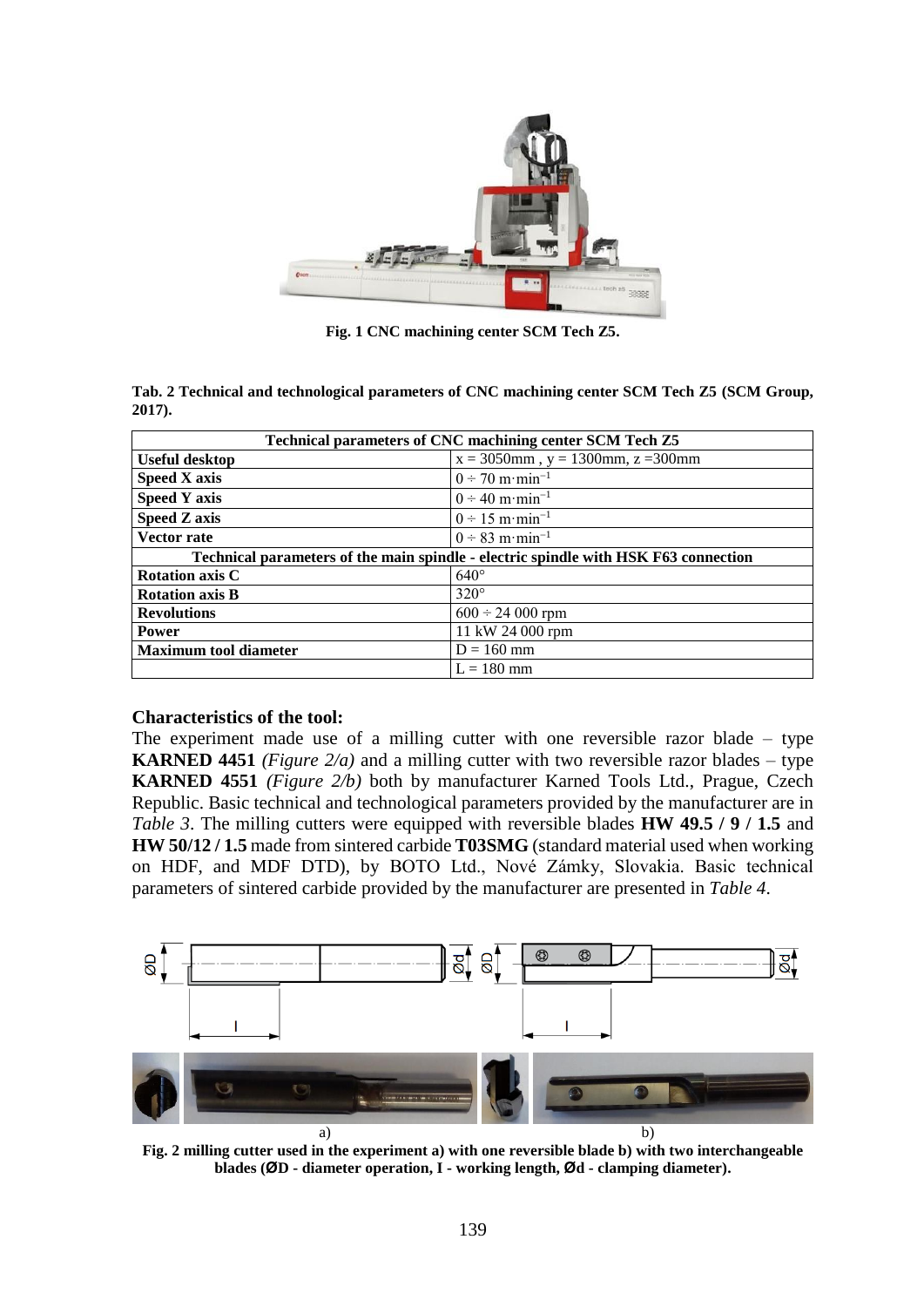| <b>Miller</b>          | Working<br>diameter                       | Working<br>Diameter of the<br>chucking shank<br>length |                    | Dimensions of used<br>razor blades | <b>Blades</b><br>material |
|------------------------|-------------------------------------------|--------------------------------------------------------|--------------------|------------------------------------|---------------------------|
|                        | $\varnothing$ D $\lceil \text{mm} \rceil$ | $\lceil$ mm $\rceil$                                   | $\emptyset$ d [mm] | $L \times \S \times h$ [mm]        |                           |
| <b>KARNED 4451</b>     | 16                                        | 49.5                                                   | 12                 | $49.5 \times 9 \times 1.5$         | T03SMG                    |
| KARNED <sub>4551</sub> | l6                                        | 50                                                     | 12                 | $50 \times 12 \times 1.5$          | T03SMG                    |

**Tab. 3 Technical and technological parameters of milling cutter (Karned Tools Ltd, 2017).**

**Tab. 4 Technical data of cemented carbide (Karned Tools Ltd, 2017).**

| Classes of   | ISO  | US CODE  | Binder% | <b>Hardness</b> |         | <b>Bending strength</b> |         |
|--------------|------|----------|---------|-----------------|---------|-------------------------|---------|
| <b>TIGRA</b> | CODE |          |         | HV10            | HRA±0.2 | $N/mm^2$                | DSI     |
| T03SMG       | 17 1 | $4_{++}$ | ن. ب    | 2100            | 94.6    | 2400                    | 348.000 |

# **Methodology:**

The experiment was based on the methodology by KMINIAK and ŠUSTEK (2016) in the following steps:

- 1. A milling cutter was fitted into the hydraulic clamp **SOBO. 302680291 GM 300 HSK 63F** from Gühring KG Albstadt company, Germany and then inserted into a CNC machine.
- 2. The input format of MDF board  $(2750 * 1840 \text{ mm})$  was divided in a half  $(2 * 2750 \text{ m})$ \* 868 mm).
- 3. Half- formatted MDF boards were placed in a CNC machining center so that the longer side was in the X-axis and the shorter side was in the Y-axis, attaching the MDF board was provided by 12 evenly placed vacuum shoes with parameters  $120 \times 120 \times 35$  mm (vacuum set was 0.9 bar) (distance of vacuum shoes from the edge of the MDF board was not more than 50 mm) (see *Figure 3*). Since the MDF board was reduced during the experiment, the location of vacuum shoes should be corrected when the distance from the edge of the MDF board was less than 20 mm.



**Fig. 3 Scheme of samples preparation (1 - CNC machining center transverse beam , 2 - vacuum shoe, 3 - MDF board, 4 – sample, 5 – shank cutter, v<sup>c</sup> - direction cutting speed, v<sup>f</sup> - direction of feed speed, A conventional milling).**

*4.* The experiment proceeded as follows: CNC machining center was fastened with a shank cutter (KARNED 4451 or KARNED 4551) and divided by using the given strategy – **per pass**, kind of milling – **conventional milling** and required thickness of the removed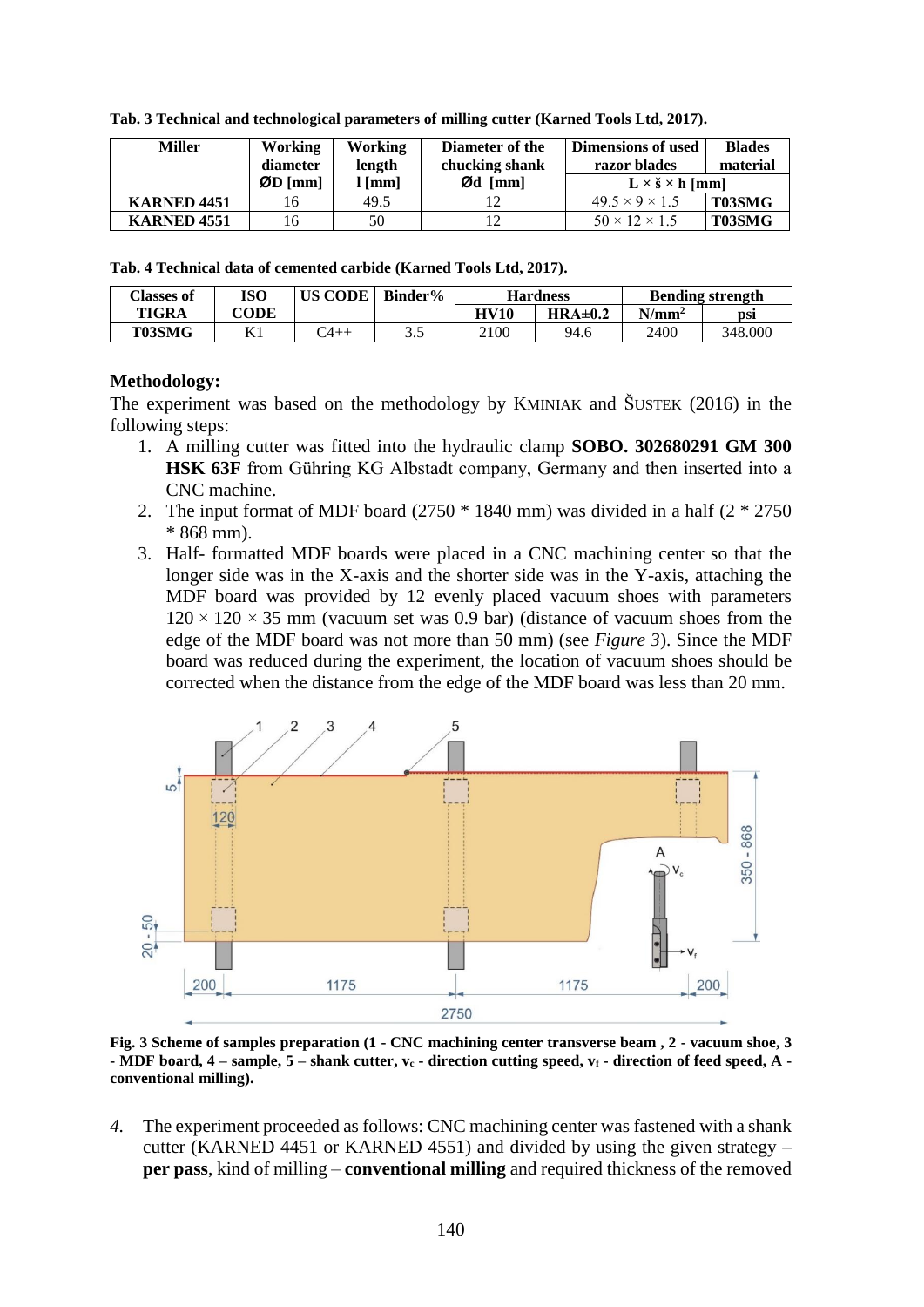layer – **4 mm**, **8mm**, **12mm** or **16mm**. Then CNC machine tool fastened a circular saw with a diameter 250 mm and separated 5 mm thick strip of MDF board from the format. After separation of required samples, the MDF board was released and pushed to the end stop and the process was repeated with a different combination of technological parameters. The process was carried out at constant operation speed of **shank cutter n**   $= 20,000$  min<sup>-1</sup> and changing **feeding speed from vf**  $= 1$  **m.min<sup>-1</sup> to vf**  $= 5$  **m.min**<sup>-1</sup> representing a maximum feeding speed recommended by the manufacturer of the tools.

*5.* There were extracted samples from 5 mm thick strips of MDF board to determine surface roughness. Samples were extracted according to the methodology by SIKLIENKA and ADAMCOVA (2012) see the diagram on *Figure 4*.



**Fig. 4 Method of extracting of test samples for the determination of surface roughness (SIKLIENKA and ADAMCOVA 2012).**

#### **Determination of surface roughness:**

The surface roughness of the samples was measured with a laser profilometer LPM-4 (*Figure 5*) by the manufacturer Kvant Ltd. Slovak Republic. The profilometer uses a triangulation principle of laser profilometry. The image of the laser line is scanned at an angle by digital camera. Afterwards, an object profile in cross-section is evaluated from scanned image. Obtained data are mathematically filtered and there are set individual indicators of the primary profile, profile of waviness and profile of roughness (KMINIAK and GAFF 2015).

There was used a methodology by SIKLENKA and ADAMCOVA (2012) for measuring of the surface roughness that fulfills the standard EN ISO 4287. Within each sample, there were realized measurements in three tracks, located in the middle of the sample, evenly located across the width of the sample  $(4.5 / 7.5 / 10.5 / 13.5$  from the sample edge), track length was 60 mm and the track was oriented in the direction of displacement of the spindle in a milling process (*Figure 6*). Surface roughness was evaluated by using parameter of arithmetic mean deviation of roughness profile Ra.



**Fig. 5 Laser Profilometer LPM - 4 (1 - supporting structure allowing manual setting of working distance and fitting of profilometric head and trolley system, 2 - profilometric head, 3 - feed system of the XZ axis, 4 - control system of working desk shifts) (KMINIAK and GAFF 2015).**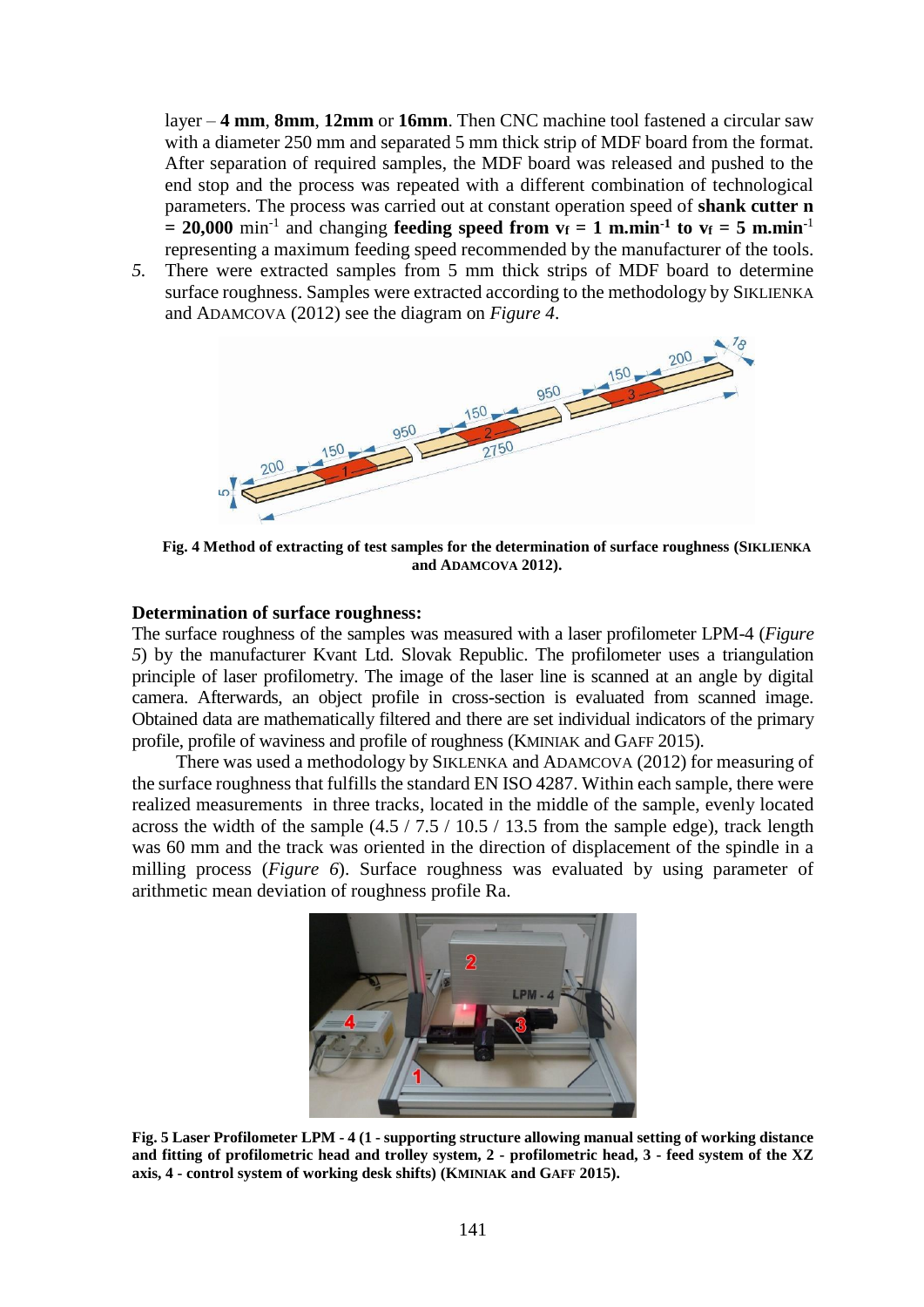

**Fig. 6 Placement of surface roughness measuring tracks across the width of the sample (SIKLIENKA and ADAMCOVA 2012).**

### **Summary:**

The experiment followed the impact of three parameters (selected parameters are the basic ones that a CNC programmer needs to know in order to choose the right machining strategy). The parameters were summarized for further connection in next analyzes as follows:

- **type of milling cutter** (there are available two technical options of reversible razor blades for different instrument diameters) with one reversible razor blade and two reversible razor blades,
- **thickness of the removed layer "e",** specifficaly 4 mm ( $e = 1/4$  of a tool diameter), 8 mm (e =  $2/4$  of a tool diameter), 12 mm (e =  $3/4$  of a tool diameter) and 16 mm  $(e = a \text{ tool diameter})$
- **feeding speed "** $v_f$ **",** specifically 1 m·min<sup>-1</sup>, 2 m·min<sup>-1</sup>, 3 m·min<sup>-1</sup>, 4 m·min<sup>-1</sup> and  $5 \text{ m} \cdot \text{min}^{-1}$  (which represents the maximum sliding speed for a given type of a tool recommended by a manufacturer when milling agglomerated materials) and cutting speed was kept constant at  $62.8 \text{ m} \cdot \text{s}^{-1}$  (set speed corresponds to the manufacturer's recommended tool revolutions  $n = 20,000 \text{ min}^{-1}$ .

# **RESULTS AND DISCUSSION**

The quality of the created surface was evaluated from the point of view of the surface roughness (the roughness of created surface was chosen because it is a parameter depending on the interaction of a tool with a workpiece, while in the case of waviness it is a parameter given mainly by the kinematics of the cut) and specifically of parameter the mean arithmetic deviation of the roughness profile **Ra**.

Experimental data were subjected to a multifactor analysis of scattering in the first step (*Table 5*). The analysis revealed that the factors such as type of milling cutter and feeding speed are statistically significant. Regarding the factor - thickness of the removed layer - the statistic significance was not proven, which refutes the generally accepted assumption that the increased thickness of the removed layer increases the surface roughness (as a result of increasing the internal tension in the cutting zone, which should results in cracks in the cutting zone).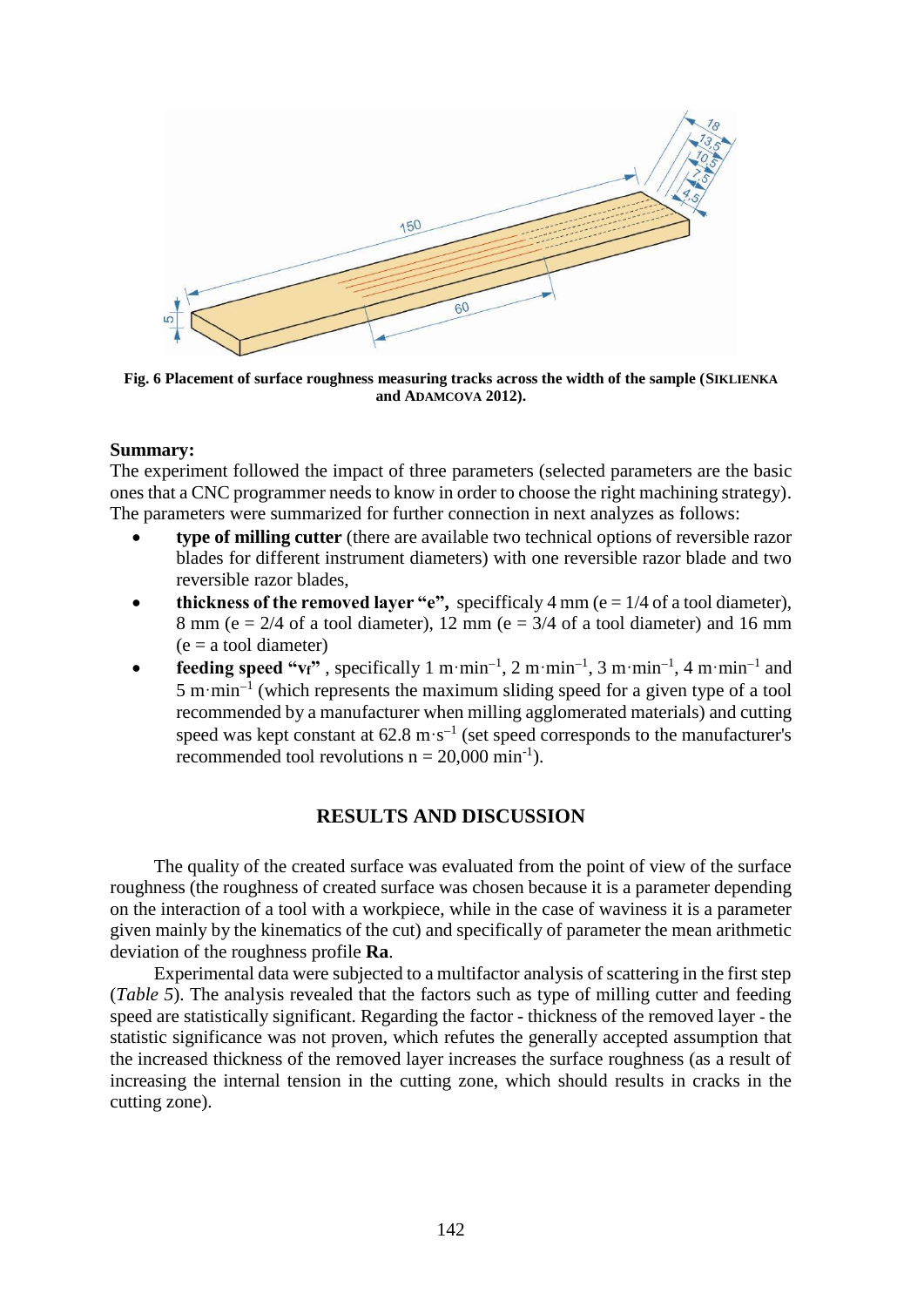**Tab. 5 Multifactor analysis of dispersion of the removed layer, feeding speed and type of milling cutter on the mean arithmetic deviation of the roughness profile.**

|                                            | <b>SS</b> | Degr. of<br>freedom | <b>MS</b> | F        | p        |
|--------------------------------------------|-----------|---------------------|-----------|----------|----------|
| Intercept                                  | 24886.08  |                     | 24886.08  | 4843.854 | 0.000000 |
| thickness of the removed layer             | 39.16     | 3                   | 13.05     | 2.540    | 0.059663 |
| feeding speed                              | 257.71    | 4                   | 64.43     | 12.540   | 0.000000 |
| type of milling cutter                     | 496.45    |                     | 496.45    | 96.629   | 0.000000 |
| thickness of the*feeding speed             | 59.05     | 12                  | 4.92      | 0.958    | 0.492846 |
| thickness of the*type of milling           | 9.19      | 3                   | 3.06      | 0.596    | 0.618660 |
| feeding speed*type of milling              | 70.08     | 4                   | 17.52     | 3.410    | 0.011152 |
| thickness of the* feeding* type of milling | 65.95     | 12                  | 5.50      | 1.070    | 0.391597 |
| Error                                      | 616.52    | 120                 | 5.14      |          |          |

The graph in *Figure 7* represents a comprehensive look at the addiction of an arithmetic mean deviation of a profile roughness on the examined parameters.



**Fig. 7 Dependence of the mean arithmetic deviation of the profile roughness on the of thickness of the removed layer, feeding speed and type of milling cutter**

The graph in the Figure 7 shows that the surface formed by a milling cutter with two reversible razor blades has an average roughness of 10.71 μm. At the same time, the usage of the milling cutter with two reversible blades has no statistically significant effect of the feeding speed on the surface roughness.

By using a milling cutter with one reversible razor blade, it is possible to see that the roughness increases as the feeding speed rises up to  $3 \text{ m.min}^{-1}$ , while the increase can be considered as linear. The roughness is stabilized at an average value of 15.2 μm when the feeding speed exceeds  $3 \text{ m.min}^{-1}$ . Based on generally assumptions (it must be stated that the assumptions are mainly based on theories built especially for machining solid wood) we have expected a closer correlation with the nominal thickness of the chips h<sub>D</sub> (see *Figure 8*) which was calculated on the basis of the relationship: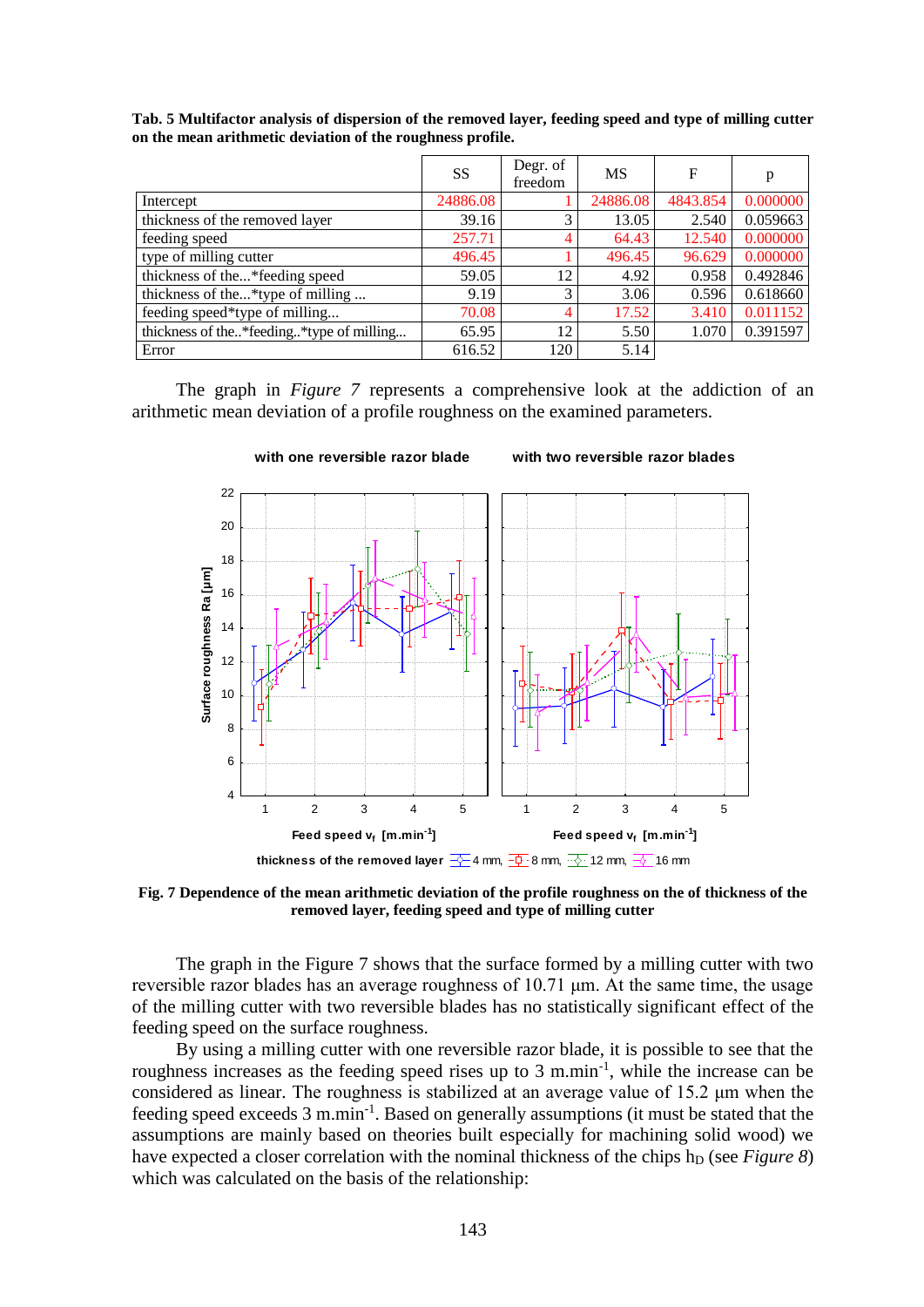$$
h_D = h_{D/str} = f_z \cdot \sin \varphi_{2/str}
$$

$$
\varphi_{2/str} = \frac{1}{2} \arccos \frac{R - e}{R}
$$

 $f_z$  – feed per tooth [mm],

- $R \sim$  tool radius [mm],
- $e$  cutting height [mm].



**Fig. 8 Dependence of the nominal thickness of the chips on the of thickness of the removed layer, feeding speed and type of milling cutter**

The expectation was that the thicker nominal thickness of the chip means the greater surface roughness (higher feeding speed means greater surface roughness and more cutting edges means smaller surface roughness). Regarding the number of cutting edges - the number of reversible razor blades the assumption was confirmed. However considering the feeding speed, the given assumption was not fulfilled, because of the inner structure of the material. The inner structure of the material is fine grain and the chips are separated easier, with the different decomposition of the forces in the surface forming zone as it is within the fibrous materials.

In order to make conclusions from the results, it is necessary to apply the optimization criterion which is the value of the required quality of the created surface. The required quality of the created surface is not defined by the standard, but based on our research on the MDF processors dispensed in KMINIAK and ŠUSTEK (2016), we can determine its value to  $Ra = 16 \mu m$ . From that point of view, it can be concluded that a cutter with two reversible razor blades meets the given criterion across the whole range of applicable feeding speeds. Taking into account a cutter with one reversible razor blade, this optimization criterion limits us to feeding speeds below  $3 \text{ m.min}^{-1}$ , which would results in a reduction of machine capacity.

Worth mentioned is as well the comparison of the results that have been published with the results from KMINIAK and BANSKI (2017). In both cases, there is used an identical methodology within the experiment with the only difference, which is that the one article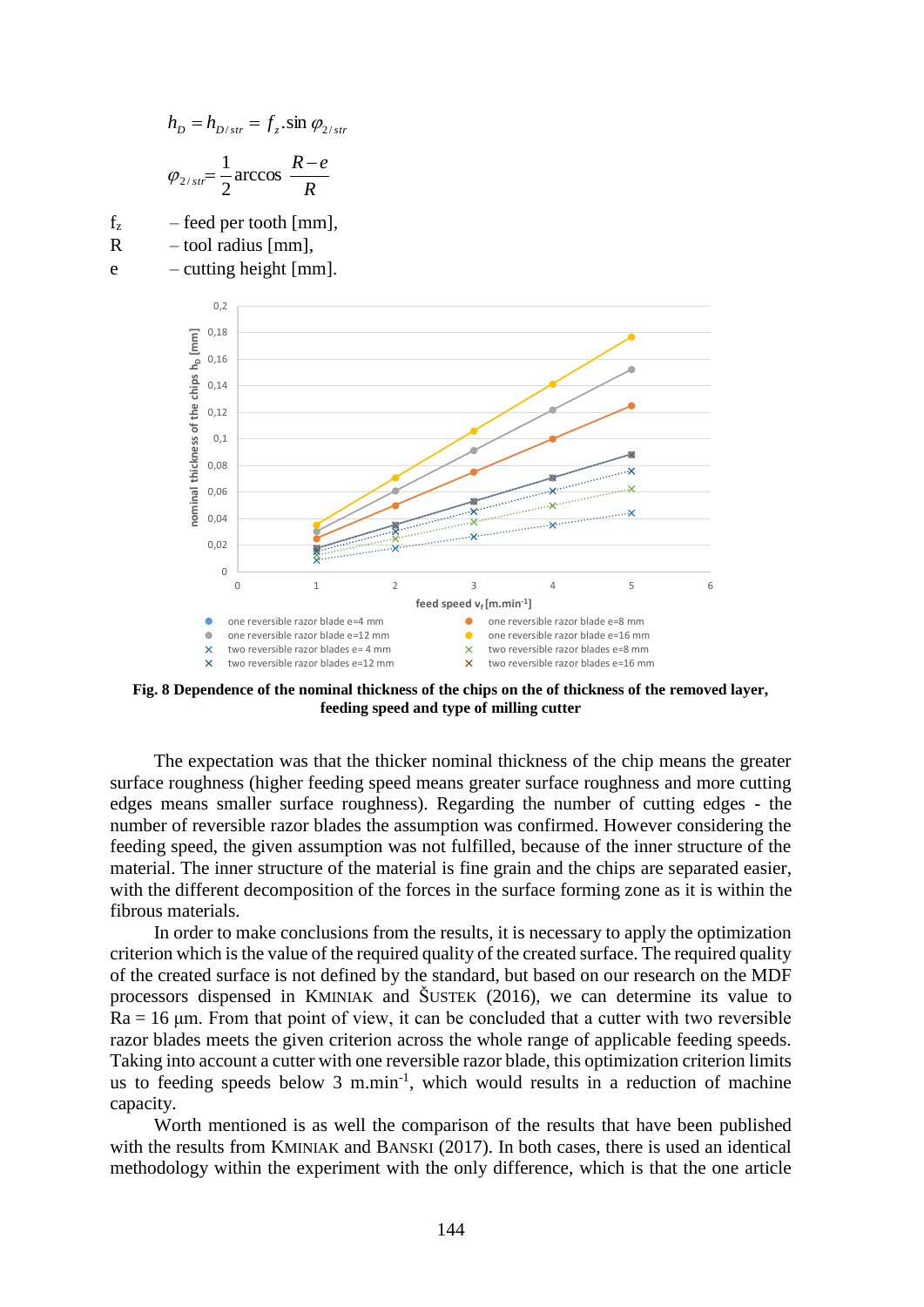deals with an open milling and the second article describes a milling in the groove. In both cases there was found a similar progress of dependence on the feeding speeds. However, the essential difference was within values of achieved roughness. It can be concluded from the comparison of obtained results that by using an open milling a smaller surface roughness was achieved, e.g. using a milling cutter with two reversible razor blades the difference was in average 2 μm. With respect to human perception of the surface roughness, the difference of 23 μm in average is considered as imperceptible, and therefore it is not necessary to realize technological interventions (to reduce the feeding speed) when changing an open milling to a milling in the groove.

# **CONCLUSION**

Based on these results it can be said that the relationship between the roughness of created surface and thickness of the removed layer there has not been proven and therefore there is no need for programmers as well to adjust the feeding speed. Considering the economic efficiency of production processes it is appropriate to use a milling cutter with two reversible razor blades because then it is possible to make use the maximum recommended feeding speeds and the roughness of the formed surface does not exceed 16 μm.

### **LITERATURE**

AYDIN I., COLAKOGLU G. 2005. Effects of surface inactivation, high temperature drying and preservative treatment on surface roughness and colour of alder and beech wood, In Applied Surface Science 252(2): 430-440. DOI: 10.1016/j.apsusc.2005.01.022.

GÜNDÜZ G., KORKUT S., KORKUT D. S. 2008. The effects of heat treatment on physical and technological properties and surface roughness of Camiyani black pine (*Pinus nigra* Arn. subsp. pallasiana var. pallasiana) wood. Bioresource Technology 99(7): 2275-2280. DOI: 10.1016/j.biortech.2007.05.015.

HIZIROGLU S., KOSONKORN P. 2006. Evaluation of surface roughness of Thai medium density fiberboard. Build Environ, 41: 527–533.

KARAGOZ U., AKYILDIZ M. H., ISLEYEN O. 2011. Effect of heat treatment on surface roughness of thermal wood machined by CNC. In Pro Ligno,  $7(4)$ : 50-58.

KMINIAK R., BANSKI A. 2017. Variability of surface quality of MDF boards at nesting milling on CNC machining centers. Acta Facultatis Xylologiae Zvolen, 2017. 59(1): 121-130. ISSN 1336-3824.

KMINIAK R., GAFF M. 2015. Roughness of surface created by transversal sawing of spruce, beech, and oak wood. BioResources. 2015. 10(2): 2873-2887. URL: http://www.ncsu.edu/ bioresources/ BioRes\_10/BioRes\_10\_2\_2873\_Kminiak\_G\_Surface\_Unevenness\_Created\_Transversal\_Sawing\_ 6794.pdf.

KMINIAK R., ŠUSTEK J. 2016. The suitability of repeated machining in nesting milling on CNC machining centers. In Chip and chipless woodworking processes 2016. Zvolen : Technical University in Zvolen.  $2016$ , s.  $101-114$ .

KORKUT S. D., HIZIROGLU S., AYTIN A. 2013. Effect of heat treatment on surface characteristics of wild cherry wood. BioResources 8(2): 1582-1590. DOI: 10.15376/biores.8.2.1582-1590.

KOVAČ J., KRILEK J. 2012. Process of the wearing saw Blades for the cutting wood. Acta Facultatis Technicae Zvolen, 17(1): 51–59. ISSN 1336-4472.

MRAČKOVÁ E., KRIŠŤÁK Ľ., KUČERKA M., GAFF M., GAJTANSKA M. 2016. Creation of wood dust during wood processing: Size analysis, dust separation, and occupational health. Bioresources. Raleigh: North Carolina State university. 11(1): 209-222. ISSN 1930-2126.